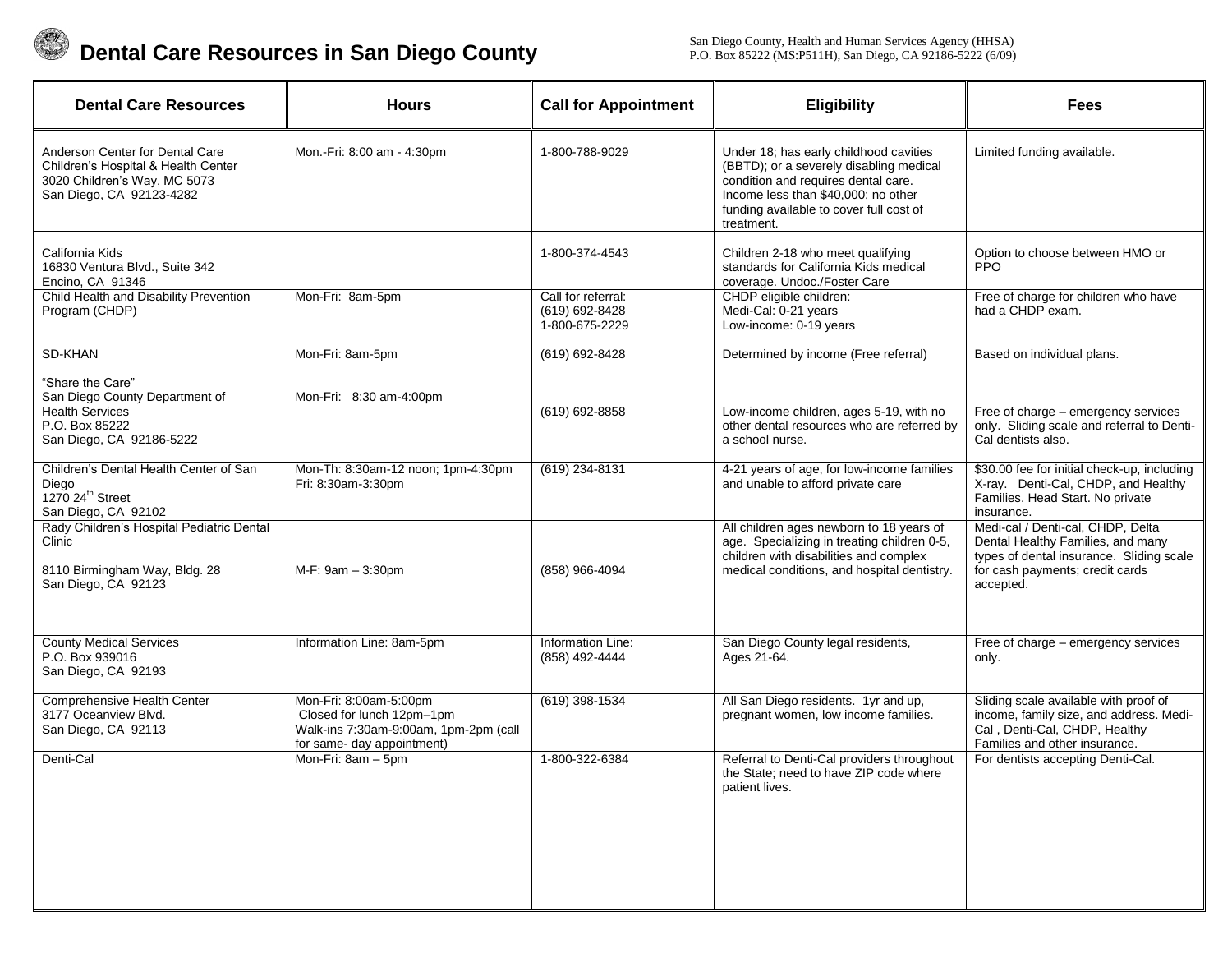| <b>Dental Care Resources</b>                                                                                                 | <b>Hours</b>                                                            | <b>Call for Appointment</b> | <b>Eligibility</b>                                       | <b>Fees</b>                                                                                                                                                                                                          |
|------------------------------------------------------------------------------------------------------------------------------|-------------------------------------------------------------------------|-----------------------------|----------------------------------------------------------|----------------------------------------------------------------------------------------------------------------------------------------------------------------------------------------------------------------------|
| FAMILY HEALTH CENTERS OF S.D.<br>Grossmont/Spring Valley Fam. Hlth Ctrs.<br>8788 Jamacha Rd.<br>Spring Valley, CA 91977      | M-F: 8:15 am-5:00pm                                                     | (619) 515-2330              |                                                          |                                                                                                                                                                                                                      |
| Hillcrest Family Health Center of S.D.<br>3544 30 <sup>th</sup> St.<br>San Diego, CA 92103                                   | Mon-Fri: 8am-5pm                                                        | (619) 515-2434              | 2 years and up, adults CMS                               | Sliding fees scale. (Proof of income and<br>address is necessary.) Denti-Cal, Medi-<br>Cal, Healthy Families, CHDP and other<br>insurance accepted.                                                                  |
| Logan Heights Family Health Centers of<br>San Diego<br>1809 National Ave.<br>San Diego, CA 92113                             | Mon-Fri: 8am-5pm<br>Sat: 8:30am-4:30pm                                  | (619) 515-2394              |                                                          |                                                                                                                                                                                                                      |
| Fallbrook Family Health Center<br>593 E. Elder Street, Suite B<br>Fallbrook, CA 92028                                        | Mon-T-Th-Fri: 8:00 am-5:00pm<br>Wed: 9am-6pm                            | (760) 451-2912              | All San Diego County residents. All ages.                | Based on ability to pay. CHDP<br>referrals, Medi-Cal, Healthy Families,<br>Head Start, CMS, limited no charge<br>emergency services (EAPC.)                                                                          |
| Indian Health Council<br>(Rincon Dental Clinic)<br>50100 Golsh Rd<br>Valley Center, 92082                                    | Mon-T-Th-Fri: 8:am-4:30pm<br>Wed: 8am-7pm                               | (760) 749-1521              | Any native American                                      | Fees according to tribe and location.                                                                                                                                                                                |
| La Maestra Community Health Centers:<br><b>FAIRMOUNT</b><br>4171 Fairmount Ave.<br>San Diego, CA 92105                       | Mon-Fri: 9am-6pm                                                        | (619) 285-8135              | All San Diego County residents. All ages.                | Sliding fees scale. Medi-Cal, Denti-Cal,                                                                                                                                                                             |
| La Maestra Community Health Centers<br>4305 University Ave., Suite 150<br>San Diego, CA 92105                                | Mon-Th: 9am-6pm<br>Fri: 8am-5pm                                         | (619) 501-1235              |                                                          | CHDP, Healthy Families, Delta Dental<br>and other insurance.                                                                                                                                                         |
| EL CAJON<br>183 South First<br>El Cajon, CA 92019                                                                            | Mon - Fri: 9am-6pm                                                      | (619) 328-1335              |                                                          |                                                                                                                                                                                                                      |
| <b>LEMON GROVE</b><br>7967 Broadway Ave.<br>Lemon Grove, CA 92019                                                            | Mon-Tue-Th: 8:30am - 12:30pm<br>Wed-Fri: 1:30pm - 5:30pm                | (619) 741-7423              |                                                          |                                                                                                                                                                                                                      |
| Neighborhood Healthcare<br><b>LAKESIDE</b><br>10039B Vine Street<br>Lakeside, CA 92040                                       | Monday and Friday 8-5<br>Tuesday 10-7<br>Closed for lunch between 12-1) | (619) 390-9135              | 1-18 years of age; adult CMS                             | Sliding scale. Medi-Cal accepted for<br>children. Denti-Cal, Delta Dental, cash<br>payments.                                                                                                                         |
| <b>ESCONDIDO</b><br>425 N. Date St., Suite 129<br>Escondido, CA 92025                                                        | By appointment only.                                                    | (760) 737-2018              |                                                          |                                                                                                                                                                                                                      |
| PAUMA VALLEY<br>16650 Highway 76<br>Pauma Valley, CA 92061                                                                   | By appointment only.                                                    | (760) 742-9919              |                                                          |                                                                                                                                                                                                                      |
| <b>Migrant Education Program</b><br>San Diego County Office of Education<br>6401 Linda Vista Rd.<br>San Diego, CA 92111-7399 | Mon-Fri: 8am-5pm                                                        | (858) 569-5314              | Enrolled migrant education children<br>ages 3 through 21 | Based on ability to pay. When no other<br>resource exists and problem interferes<br>or has the potential to interfere with<br>school performance, emergency care is<br>paid for as funds allow. Healthy<br>Families. |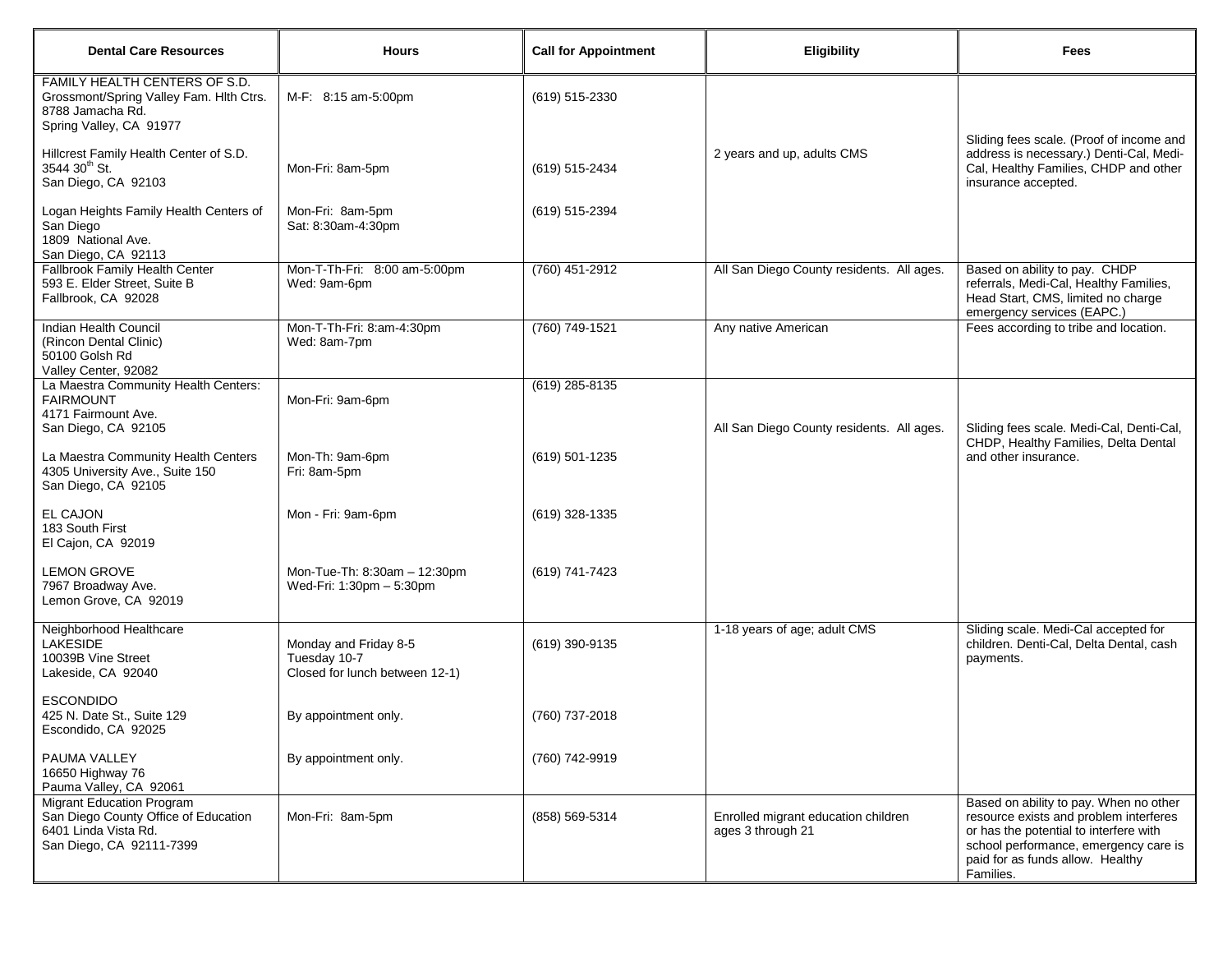| <b>Dental Care Resources</b>                                                                          | <b>Hours</b>                                                                      | <b>Call for Appointment</b>                 | Eligibility                                                                       | <b>Fees</b>                                                                                              |
|-------------------------------------------------------------------------------------------------------|-----------------------------------------------------------------------------------|---------------------------------------------|-----------------------------------------------------------------------------------|----------------------------------------------------------------------------------------------------------|
| Navy Emergency Care<br>2310 Craven St.<br>San Diego, CA 92136                                         | Mon-Th: 6:45am-4:00pm<br>Fri: 6:45-12:00                                          | (619) 556-8240                              | Active duty only.                                                                 | No fees for active duty - Navy only.                                                                     |
| North County Health Services<br>Ramona Clinic<br>217 E. Earlham<br>Ramona, CA 92065                   | By appointment or walk in<br>M-F: 8-5<br>Sat 9-2                                  | (760) 789-1223                              | All San Diego County residents 3 years of<br>age and up.                          | Denti-cal<br><b>CHDP</b><br>Sliding Fee scale based on<br>ability to pay                                 |
| San Marcos Community Health<br>Center<br>150 Valpreda Road<br>San Marcos, CA 92069                    | By appointment or walk in<br>M-F: 8-5                                             | (760) 736-6794                              |                                                                                   | Payment arrangements for<br>emergency services                                                           |
| Oceanside Dental Clinic<br>2201 Mission Ave., #103<br>Oceanside, CA 92054                             | By appointment or walk in<br>M: 9-6<br>Tues-Fri: 8-5<br>Sat 8-2                   | (760) 400-0277                              |                                                                                   |                                                                                                          |
| Operation Samahan Health Clinic - Mira<br>Mesa<br>10737 Camino Ruiz, Suite 235<br>San Diego, CA 92126 | By appointment:<br>M-F 9:00 am - 5:00pm<br>Every other Saturday -9:00 am- 3:00 pm | (858) 578-4220                              | All San Diego County residents all ages.                                          | Accepts Medi-Cal, CHDP. Adjusted fee<br>scale available. Private Insurance -<br>(Liberty Dental)         |
| Operation Samahan Health Center<br>2835-A Highland Ave.<br>National City, CA 91950                    | By appointment:<br>M-F 8:30 am - 5:00pm                                           | (619) 474-5567                              |                                                                                   |                                                                                                          |
| San Diego American Indian Health<br>Center<br>2630 First Ave.<br>San Diego, CA 92103                  | Mon.- Fri: 8am-5pm                                                                | (619) 234-2158                              | All San Diego residents one year and up.<br>Healthy Families, Mental/Dental Help. | Accepts Insurance, Medi-Cal, Medicare,<br>Healthy Families, PPO's, BCEDP.                                |
| San Diego County Dental Society<br><b>Referral Service</b>                                            | Mon-Fri: $8:30am - noon - 1pm - 4:30pm$                                           | (619) 275-0244                              | Referrals to member dentists.                                                     | No charge to person calling for referral;<br>Charge at source of care.                                   |
| San Ysidro Health Care Center<br>4004 Beyer Blvd.<br>San Ysidro, CA 92173                             | Mon-Fri: 8am-5pm<br>Sat: 8:00am - 2:00pm                                          | $(619) 662 - 4180$                          | 3 years and up and adults<br>Babies also accepted.                                | Sliding scale for those who qualify.<br>Medi-Cal accepted. Healthy Families.<br>Delta dental and access. |
| South Bay Family Dental Clinic<br>2 North Euclid, Suite A,B, C<br>National City, CA 91950             | Mon-Fri: 7:30am-6:00pm                                                            | (619) 205-6363                              |                                                                                   |                                                                                                          |
| Southern Indian Health Council<br>4058 Willows Road<br>Alpine, CA 91901                               | M-F: 8:30-4:30                                                                    | $(619)$ 445-1188<br>(ask for Dental Clinic) | Adults and Children's Medical, Dental and<br>Pharmacy Services.                   | Accepts most private insurance, Medi-<br>Cal, Medicare, and CHDP                                         |
| Southern Indian Health Council<br>36350 Church Rd.<br>Campo, CA 91906                                 | Mon-Fri: 8:am-4:30pm                                                              | (619) 478-2225 X 700                        |                                                                                   |                                                                                                          |